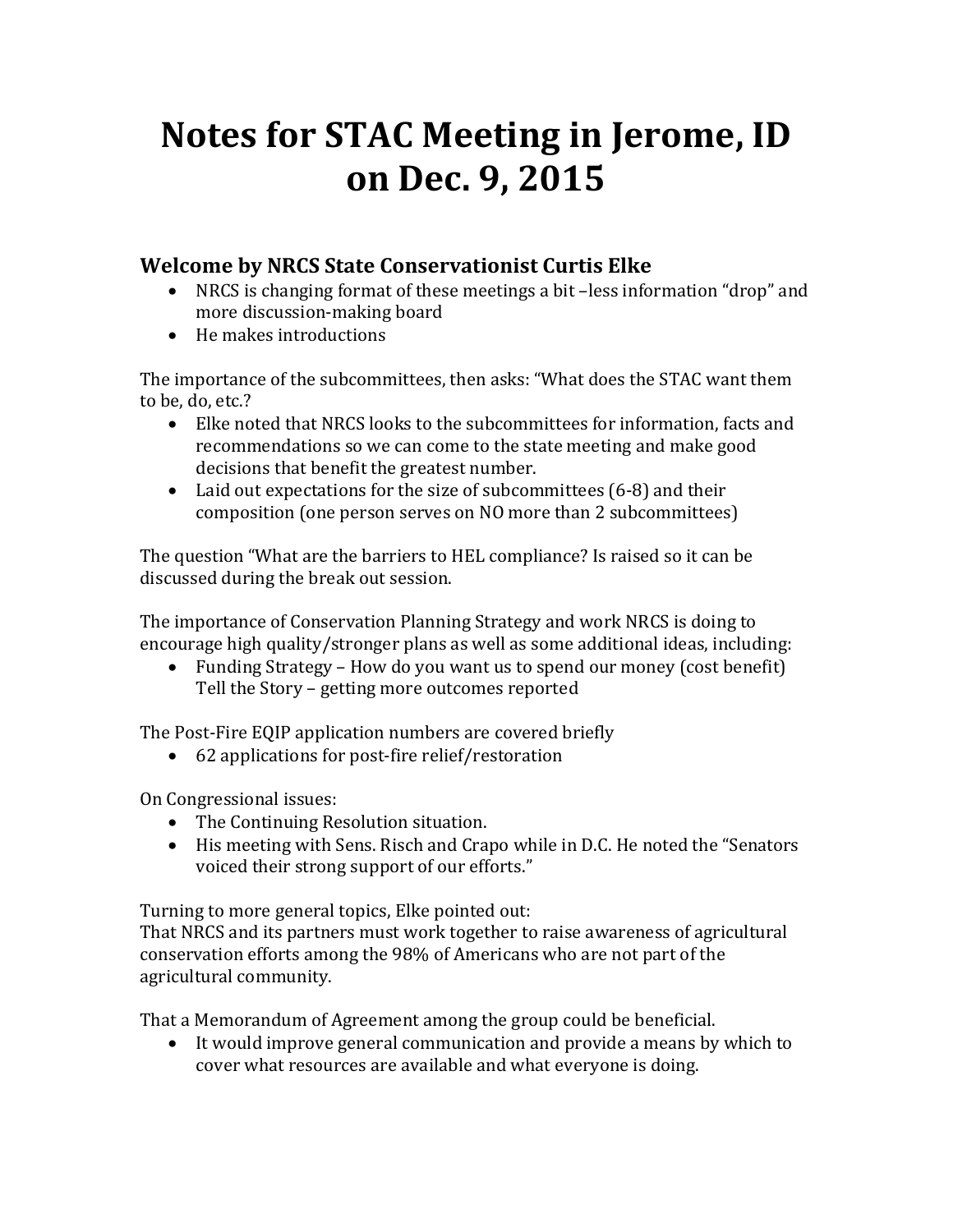# **Representative for Sen. Risch**

Senator was on KLIX talking about Continuing Resolution and what an Omnibus package is.

- Sen. Risch wants to get back to looking at each appropriation separately, there are about 12 each year
- If omnibus doesn't work, there will be new Continuing Resolution

Senator sits on Energy and Natural Resources Committee, Intelligence Committee and several others

#### **Q: How does the Senator's time portion out between the committees he sits on?**

A: It is a balancing act.

## **Q: Better way to communicate with the Senator's office?**

A: Info provided to state offices, email, phone will get sent to Senator.

# **Conservation District Report**

Benjamin Kelly spoke on behalf of the Idaho Association of Soil Conservation Districts. He noted:

- The Conservation Districts have a great relationship with NRCS State Conservationist Curtis Elke
	- o It's very encouraging

o Curtis represents an interesting shift in how NRCS conducts business Projects are moving forward even with reduced funding

Kelly noted that the IASCD is always looking for projects, and with 50 different districts, they are always looking for partners.

The IASCD's work in the autumn revolves around its annual conference in Boise.

• This year, BLM, FWS, IDL spoke, re: Sage Grouse Initiative and FWS ruling and plan.

The IASCD is working with the Clearwater Group on rehabilitation in post fire areas.

# **Soil and Water Conservation Commission Report**

Report was given by Norman Wright, President of the Idaho Conservation Commission

The Conservation summit was a success.

- Held with the idea of trying to find out who else was interested in conservation.
- Turns out everyone should be interested and people often are, but don't realize it
- Let's find out who those people are and visit with them, find out what we agree on – and then work on those

Together we can do a lot.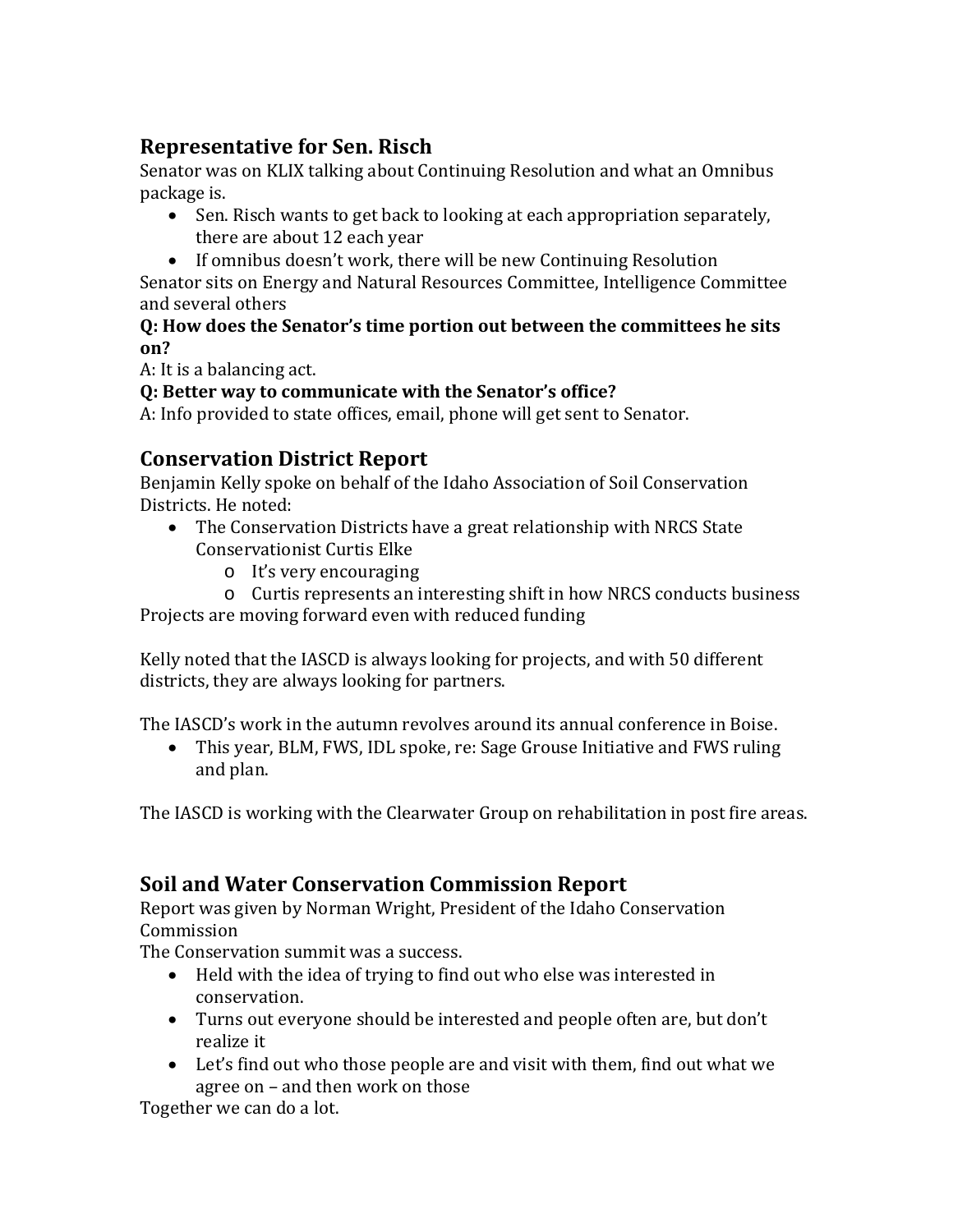- The Commission has limited funds there is no grant money, BUT, it has a lot of expertise
- We have some loan program money that can dovetail with EQIP at 2.75%

He noted that Curtis Elke has been great, and from the point of view of the Commission it appears NRCS may have turned a corner – in realizing that NRCS staff needs to get back in the field.

No questions were raised.

# **NRCS Financial Assistance Programs report**

Report given by Kris Berg – NRCS

The report covered each of the current Farm Bill programs as well as ideal work flow.

Questions Raised covered the following topic areas:

*WRP*

RE: Geographic Area rate caps

- **Q: Do you see the limited funding as an issue**?
- A: It doesn't have to be there is some flexibility.
- **Point raised:** \$5,000 cap seems low in regards to recreational landowner.
- **Point raised**: There is a hurdle to acceptance by landowners -- Significant restrictions on compatible uses

#### *Post-Fire*

Discussion broke out, raising the following points:

- Livestock grazing to be considered during application process feed/forage balance
- Fish watersheds
- Fish and Game habitat considerations

*EQIP*

#### **Q: For the ranking, is there a minimum score a producer must receive to qualify for funding? Are poor projects being rewarded?**

A: There is no minimum score for funding. The highest ranked applications are funded until the money is used up.

#### **Q: How does NRCS determine its priority ratings?**

A: Local Work Group priorities, NRCS division input and participant contract performance history (within last 2 years) if applicable.

#### **Q: Isn't money allocated by division?**

A: Yes

#### **Q: What is the make-up of the local workgroups?**

A: A representative from NRCS, the local conservation district, partners and other interested agricultural and/or environmental groups.

#### **Q: Has DEQ ever been a participant in the local workgroups?**

A: Not at this time, but they can be invited.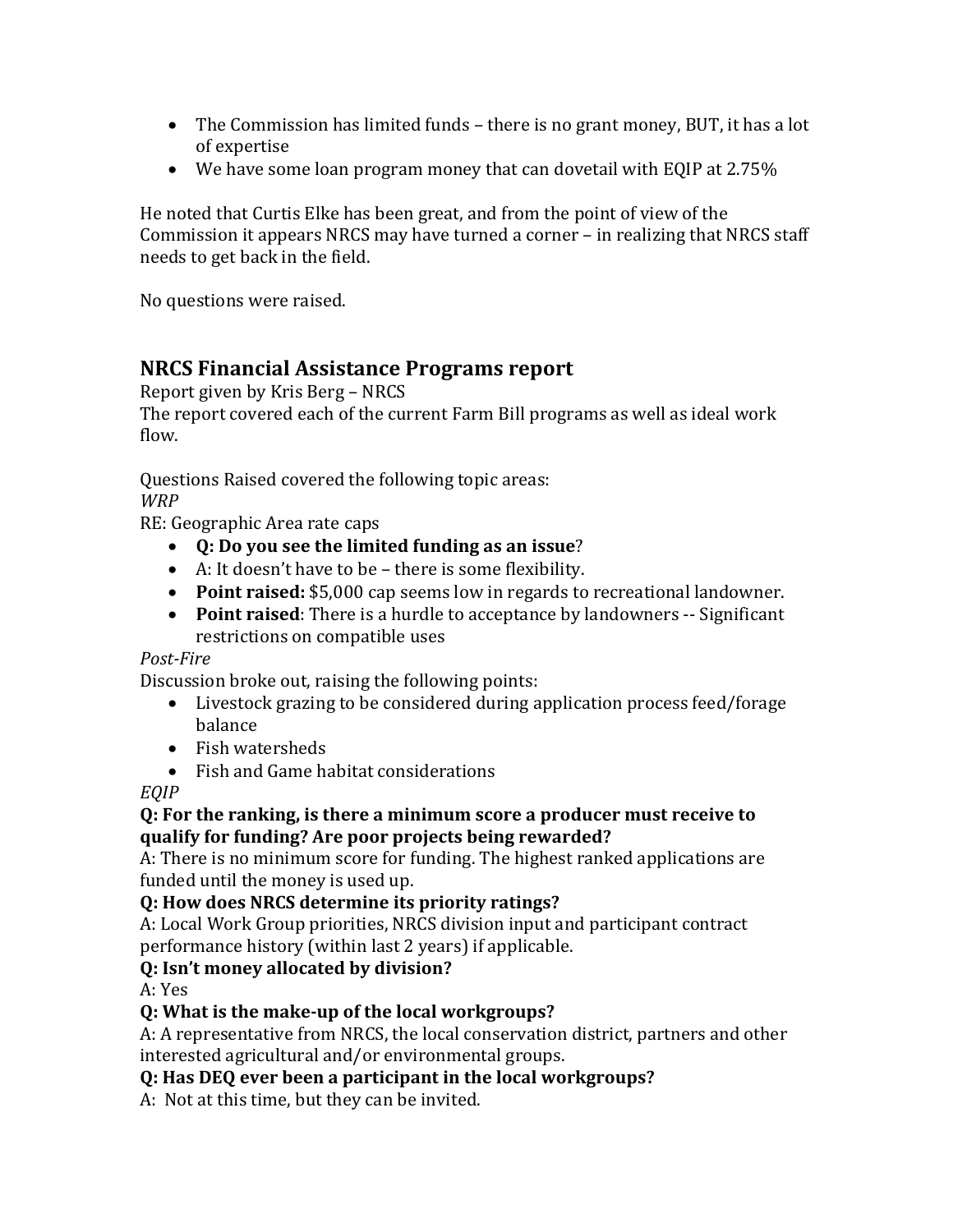# **NRCS Conservation Planning Strategy report**

Given by James Eller – NRCS

He explained the framework of conservation planning and shared statistics related to planning. He then went on to talk about the NRCS's consideration of a Strategic Plan format.

He shared the agency's objectives for Conservation Planning as well as NRCS's current Planning Process.

Provided information regarding the new Resource Stewardship Tool.

Questions Raised

**Q: If a dairymen walked into an NRCS office today, what would they be asking for?**

A: Right now, mostly information on nutrient management.

# **Highly Erodible Lands Compliance**

Elke noted it is an NRCS and personal goal to address the soil erosion more seriously and have the signs about blowing dust eventually GONE from eastern Idaho. He said:

- We need to be proactive.
- We want to hear from you about your thoughts on how to deal with HEL issues
- This is an opportunity to get people in the door and get them to sign on to conservation

#### Questions Raised

#### **Question posed by Elke: What do people think of when they hear Highly Erodible Lands compliance?**

Answers:

- Another Federal regulation
- Too many people in DC involved

From the Group

# **Q: Can we get a map of areas of concern for Highly Erodible Lands?**

A: That is something that we should be able to work on.

#### **Q: What does non-compliance lead to?**

A: Loss of crop insurance, ability to participate in USDA funding programs.

#### **Q: Can you be a multiple violator?**

A: No, You get one appeal – after that you are out until you are back in compliance.

FSA representative noted that they want to have a closer partnership with NRCS on this issue.

# **Breakout session recommendations**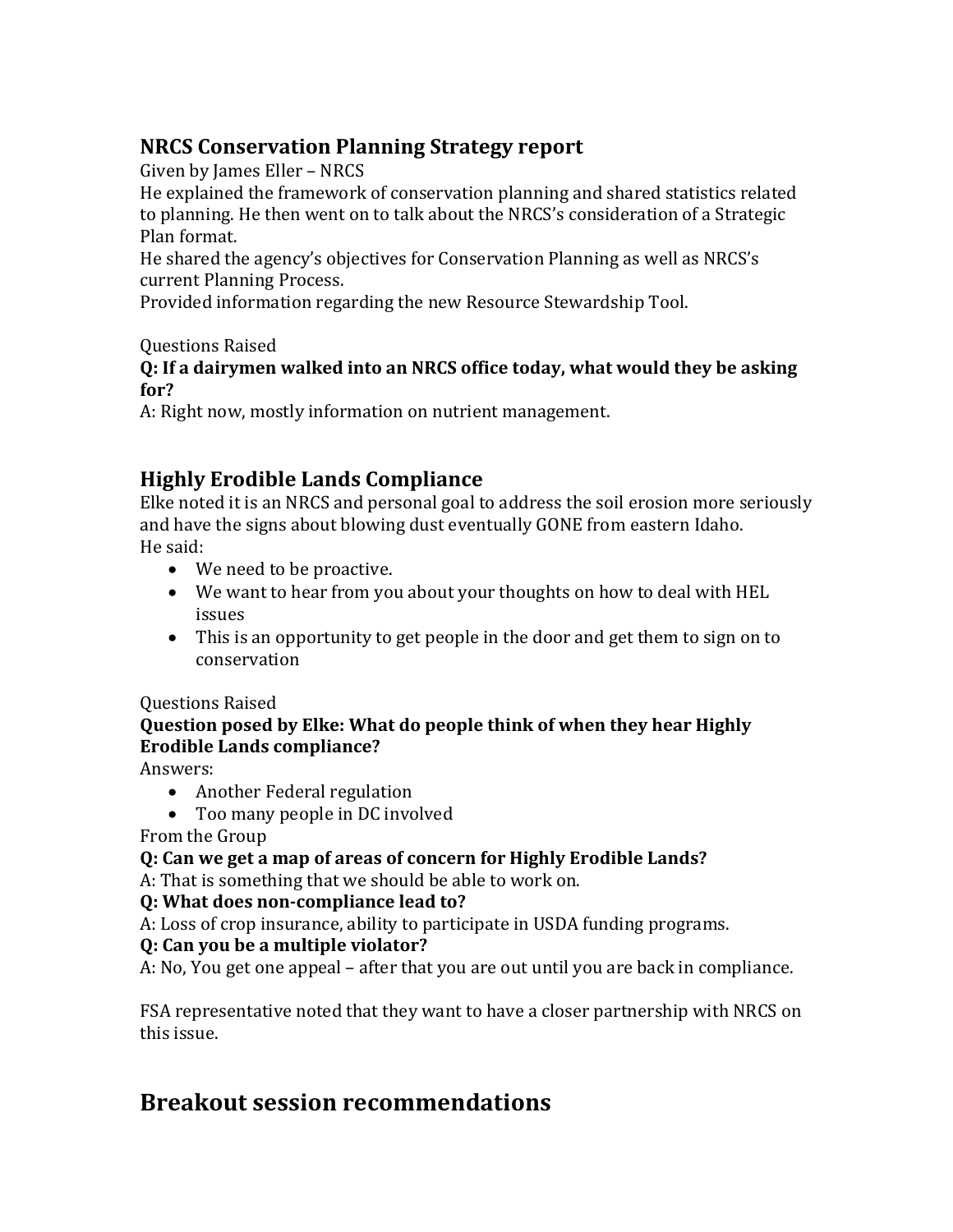## **Subcommittees**

- Meetings have been extremely infrequent
	- o Structure
		- Each Needs a Chairman
		- Each Needs an NRCS rep
		- Each Needs to meet at least annually
			- Option of VTC/teleconferencing important
		- Look at make-up of agencies participating?
			- Are they needed or can they be covered in another way
				- o Restricted resources
				- o List of agencies (with contacts) related to and interested in these topics
	- o Meeting frequency should be once a year
	- o Core Issues to discuss year in and year out
	- o Hot Topics
		- Needs and issues of community
		- **Provide additional expertise**
		- Recommendations for ways that USDA can improve
	- o Are additional Subcommittees needed?
		- Compliance or is this covered by soil health?

# **Funding Strategy and Special Projects**

- How to prioritize?
	- o Who are the players? Those who show up at the local work group tend to drive the priorities
	- o Look for areas where projects, concerns, state and regional initiatives overlap
	- o Addressing multiple resource concerns

# **Local Workgroups**

- Challenging to get participation.
- Special projects or targeted funding could possibly improve situation, because people would be driven to work together to get funding on projects
	- o For example in Owyhee, range cattle can be a priority, and enlist the aid of the Owyhee County Cattlemen's Assoc.

# **Compliance**

Need to get the word out:

• Workshops – Provide information on compliance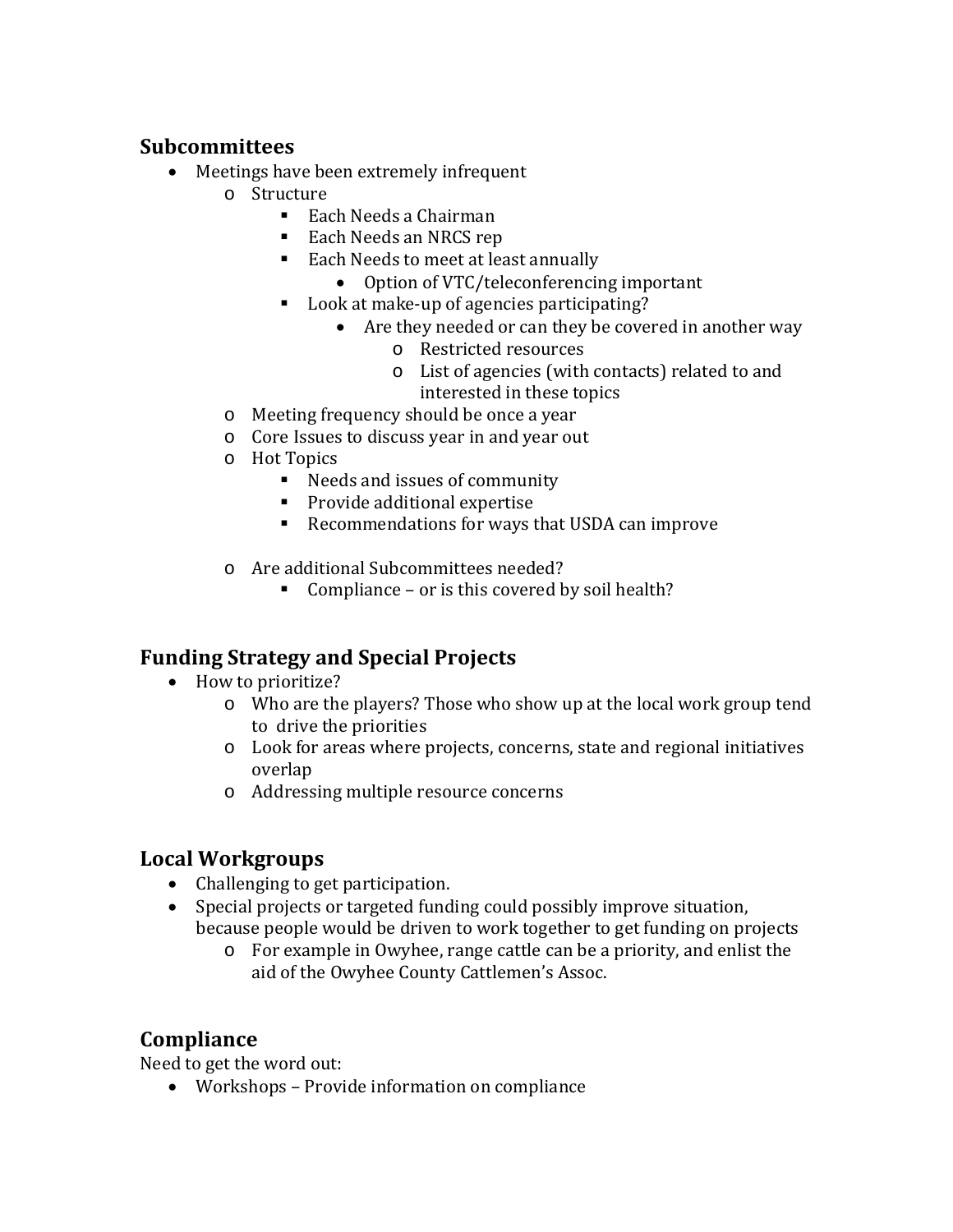- News releases specifically through conservation districts, showcasing producers who have come into compliance & how
- School visits education and outreach
- Reaching out to new partners or partners we haven't focused on in awhile.

Wind Erosion Prediction System model is a barrier and is not well understood – the computer's prediction doesn't always match reality.

# **Conservation Planning Considerations**

Contract with tech service providers to provide certain review functions Implement a pilot project to "test drive" it rather than statewide implementation Look more at issues rather than holistic plans

# **Current Snow Conditions**

Given by Ron Abramovich – NRCS Hydrologist He explained El Nino weather patterns and how they manifest in Idaho.

Abramovich covered current precipitation and current water needs for the state.

He noted the need for a water/hydrology sub-committee, which would advise on various topics, potentially including:

- SNO-TEL sites
- Soil Moisture monitoring
	- o IDWR
	- o USFS

"We're not a regulatory agency – we are providers of non-biased technical information."

Questions raised

**Q: Can NRCS piggyback on state/federal legislation to fund projects?** A: It would depend on the project and legislation.

# **Idaho Department of Environmental Quality**

Report given by Dave Pisarski

The report covered the following points:

- Water Quality Programs Administered by Dept. of Environmental Quality
- Partners
- Collaborations
- Next Steps
	- o Staffing
	- o NRCS/EPA/DEQ
	- o Information sharing/coordination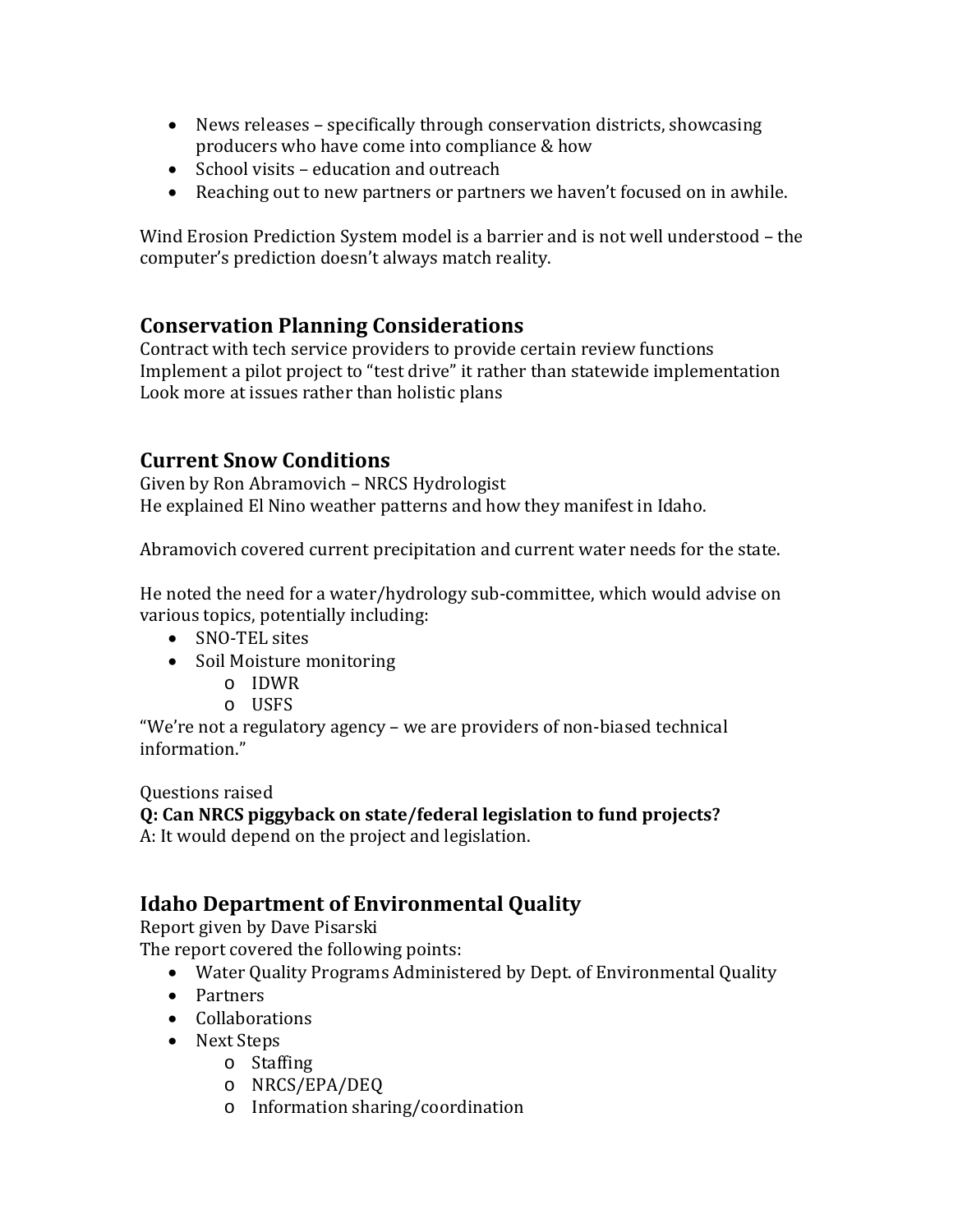o Central data base – could be housed at a research university

## **FSA Update**

Phoned in by FSA State Executive Director Mark Samson The following topics were covered:

Sign up for FY2016 programs opened Monday, Dec. 7, 2015.

FSA Loan Programs

- Micro loans for youth and beginning farmers
- Loans for beginning farmers doubled between farm bills, micro loans tripled.

Responding to natural disaster

• Loans made under emergency conservation

He noted that FSA is dedicated to working closely with NRCS to make sure that compliance requirements are met and that producers are aware of programs.

Samson talked briefly about the 30th anniversary of the Conservation Reserve Program program.

He mentioned that the CREP to recharge the aquifers has not been successful at this time, as commodity prices remain high.

Samson discussed that the FSA is charged with promoting Rural Energy America Program, and that lots of loans are available in rural areas for energy efficiency and independence.

Questions received RE: Livestock indemnity program **Q: Were there any wolf or grizzly claims?** 

A: We will get back to Idaho Fish & Game with the answer to this question.

# **Open Discussion**

During the open discussion/round table portion of the meeting, the following items were covered:

Recommended fewer agenda topics, so the group can delve more deeply into them.

There is a desire for a more detailed agenda.